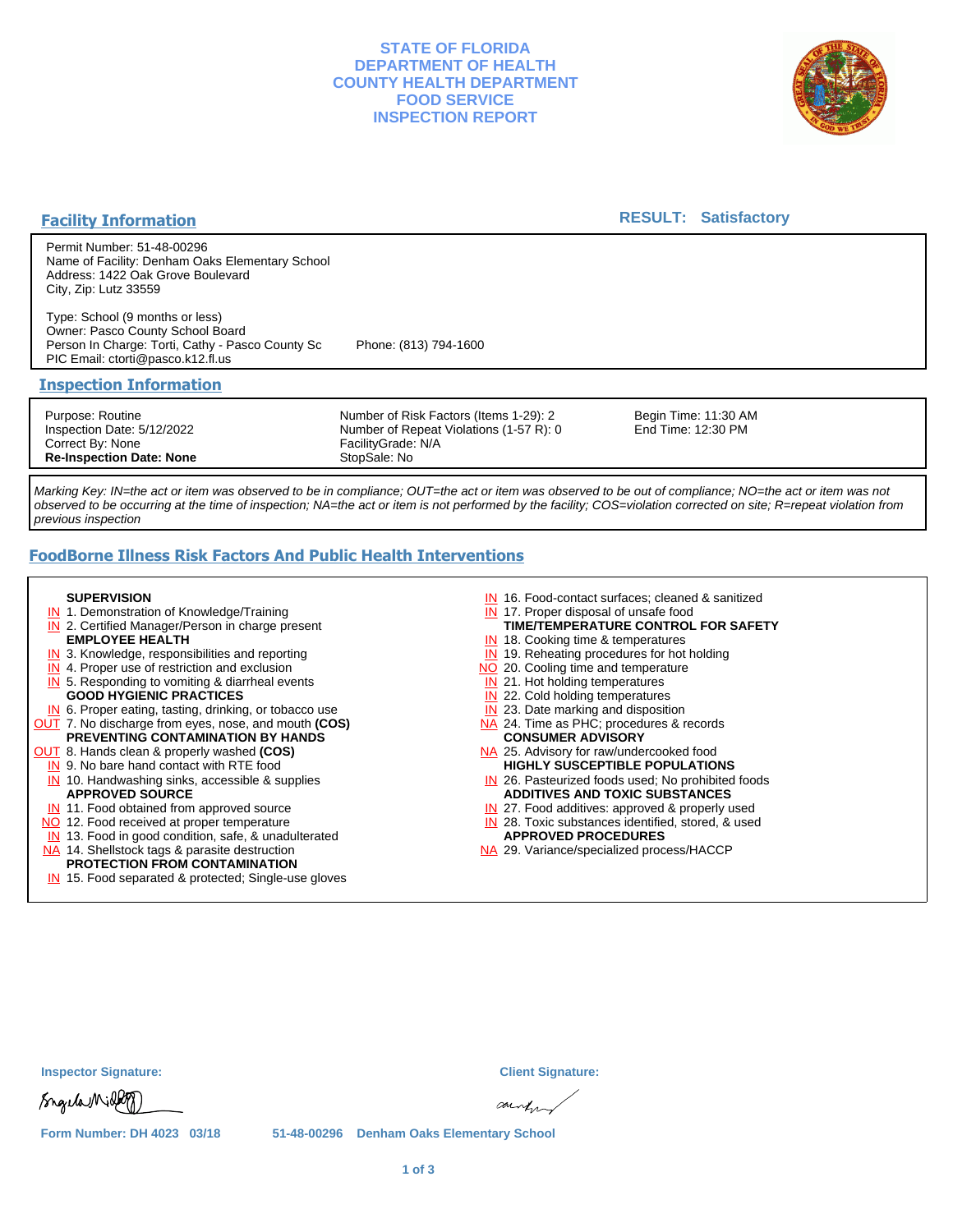### **STATE OF FLORIDA DEPARTMENT OF HEALTH COUNTY HEALTH DEPARTMENT FOOD SERVICE INSPECTION REPORT**



## **Good Retail Practices**

#### **SAFE FOOD AND WATER**

- **IN** 30. Pasteurized eggs used where required
- IN 31. Water & ice from approved source
- NA 32. Variance obtained for special processing
- **FOOD TEMPERATURE CONTROL**
- **IN** 33. Proper cooling methods; adequate equipment
- NO 34. Plant food properly cooked for hot holding
- OUT 35. Approved thawing methods **(COS)**
	- IN 36. Thermometers provided & accurate **FOOD IDENTIFICATION**
	- IN 37. Food properly labeled; original container **PREVENTION OF FOOD CONTAMINATION**
	- IN 38. Insects, rodents, & animals not present
	- **IN** 39. No Contamination (preparation, storage, display)
	- IN 40. Personal cleanliness
	- IN 41. Wiping cloths: properly used & stored
	- IN 42. Washing fruits & vegetables
	- **PROPER USE OF UTENSILS**
	- IN 43. In-use utensils: properly stored
	- IN 44. Equipment & linens: stored, dried, & handled
	- IN 45. Single-use/single-service articles: stored & used
- IN 46. Slash resistant/cloth gloves used properly **UTENSILS, EQUIPMENT AND VENDING**
- IN 47. Food & non-food contact surfaces
- IN 48. Ware washing: installed, maintained, & used; test strips
- IN 49. Non-food contact surfaces clean
- **PHYSICAL FACILITIES**
- IN 50. Hot & cold water available; adequate pressure
- IN 51. Plumbing installed; proper backflow devices
- IN 52. Sewage & waste water properly disposed
- IN 53. Toilet facilities: supplied, & cleaned
- IN 54. Garbage & refuse disposal
- IN 55. Facilities installed, maintained, & clean
- IN 56. Ventilation & lighting
- IN 57. Permit; Fees; Application; Plans

This form serves as a "Notice of Non-Compliance" pursuant to section 120.695, Florida Statutes. Items marked as "out" violate one or more of the requirements of Chapter 64E-11, the Florida Administrative Code or Chapter 381.0072, Florida Statutes. Violations must be corrected within the time period indicated above. Continued operation of this facility without making these corrections is a violation. Failure to correct violations in the time frame specified may result in enforcement action being initiated by the Department of Health.

#### **Violations Comments**

Violation #7. No discharge from eyes, nose, and mouth

Employee at serving line observed wiping nose several times on arm area by glove/watch. If problem presist, employee may have to be restricted to different duty not involving food or food contact surfaces to prevent contamination.

CODE REFERENCE: 64E-11.003(3). Food employees with discharges from the eyes, nose, or mouth shall not be assigned or work in areas that subject food or food contact surfaces to contamination.

Violation #8. Hands clean & properly washed

Employees observed not washing hands at appropriate times. Ensure employees wash hands thoroughly before placing on gloves for food service.

CODE REFERENCE: 64E-11.003(3). Employees must use proper handwashing techniques and wash hands at appropriate times and places.

Violation #35. Approved thawing methods

Two large bags of shredded cheese observed laying on cart by serving line; employee stated they were placed there to thaw. Cheese was thawed. Need to thaw under refrigeration.

CODE REFERENCE: 64E-11.003(2). Thawing of PHF/TCS foods shall be done in accordance with Rule requirements.

**Inspector Signature: Client Signature:**

Sngela Millet

aunto

**Form Number: DH 4023 03/18 51-48-00296 Denham Oaks Elementary School**